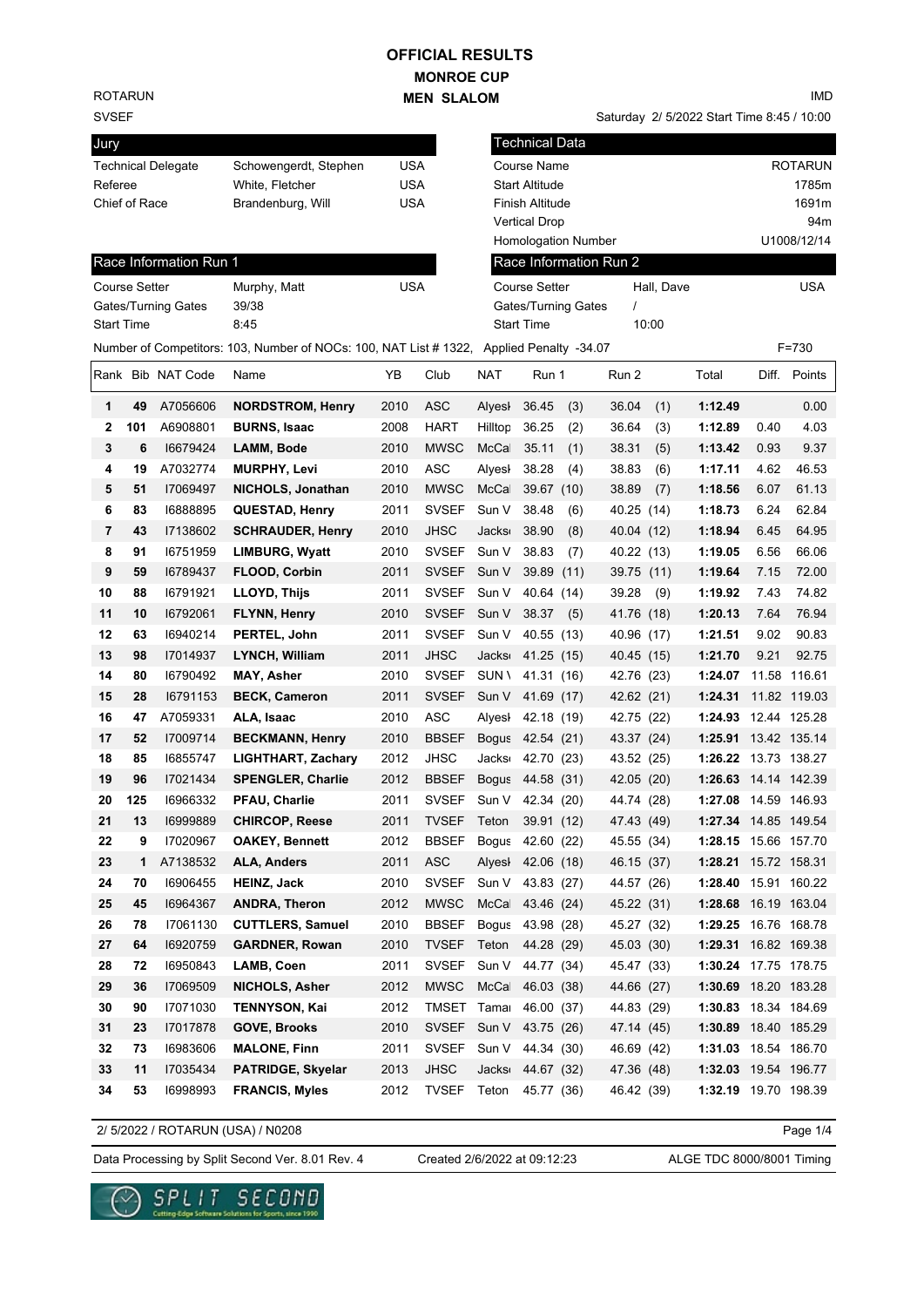SVSEF ROTARUN

## **MONROE CUP MEN SLALOM OFFICIAL RESULTS**

Saturday 2/ 5/2022 Start Time 8:45 / 10:00

IMD

|    |     | Rank Bib NAT Code | Name                       | ΥB   | Club         | NAT                | Run 1      | Run 2       |     | Total                 | Diff. Points |
|----|-----|-------------------|----------------------------|------|--------------|--------------------|------------|-------------|-----|-----------------------|--------------|
| 35 | 99  | 16852648          | <b>BLACK, Garret</b>       | 2008 | <b>BBSEF</b> | Bogus 46.21 (39)   |            | 46.42 (39)  |     | 1:32.63 20.14 202.82  |              |
| 36 | 5   | 17058136          | <b>GOOTNICK, Asher</b>     | 2012 | <b>TVSEF</b> | Teton              | 44.68 (33) | 48.48 (51)  |     | 1:33.16 20.67 208.15  |              |
| 37 | 62  | 16864631          | MINTZ, Cash                | 2011 | <b>SVSEF</b> | Sun V              | 46.41 (41) | 47.04 (44)  |     | 1:33.45 20.96 211.07  |              |
| 38 | 48  | 17062365          | <b>HALL, Samuel</b>        | 2011 | <b>BBSEF</b> | Bogus              | 47.61 (48) | 46.13 (36)  |     | 1:33.74 21.25 214.00  |              |
| 39 | 37  | 17155021          | <b>FALK, Anders</b>        | 2012 | <b>JHSC</b>  | <b>Jacks</b>       | 46.55 (42) | 47.27 (46)  |     | 1:33.82 21.33 214.80  |              |
| 40 | 87  | 16758316          | <b>STEVENSON, Briggs</b>   | 2010 | <b>SVSEF</b> | Sun V              | 48.03 (50) | 46.61 (41)  |     | 1:34.64 22.15 223.06  |              |
| 41 | 93  | 17034883          | FLECK, R. Felix            | 2013 | <b>JHSC</b>  | <b>Jacks</b>       | 47.32 (45) | 48.10 (50)  |     | 1:35.42 22.93 230.91  |              |
| 42 | 4   | A7149349          | GUESS, Grayson             | 2011 | ASC          | Alyesi 47.80 (49)  |            | 48.76 (52)  |     | 1:36.56 24.07 242.39  |              |
| 43 | 42  | 16887040          | <b>ROBINS, Sam</b>         | 2012 | <b>SVSEF</b> | SUN \              | 47.58 (47) | 49.48 (53)  |     | 1:37.06 24.57 247.43  |              |
| 44 | 29  | 17061629          | <b>BARTICH, Miles</b>      | 2011 | <b>BBSEF</b> | Bogus 47.51 (46)   |            | 49.59 (54)  |     | 1:37.10 24.61 247.83  |              |
| 45 | 79  | 17041567          | <b>CROCKETT, Cruz</b>      | 2012 | <b>TMSET</b> | Tama⊨              | 50.79 (60) | 46.37 (38)  |     | 1:37.16 24.67 248.44  |              |
| 46 | 67  | 16884418          | <b>MATTHEWS, Bear</b>      | 2011 | <b>SVSEF</b> | Sun V              | 46.81 (43) | 50.97 (56)  |     | 1:37.78 25.29 254.68  |              |
| 47 | 30  | 16947782          | <b>GRANT, Alex</b>         | 2013 | <b>SVSEF</b> | Sun V              | 46.82 (44) | 51.13 (57)  |     | 1:37.95 25.46 256.39  |              |
| 48 | 38  | 16678817          | <b>SCHLATTER, Jake</b>     | 2010 | <b>SVSEF</b> | Sun V              | 52.96 (66) | 45.84 (35)  |     | 1:38.80 26.31 264.95  |              |
| 49 | 27  | 16877277          | <b>EHLERINGER, Brixen</b>  | 2012 | <b>SVSEF</b> | Sun V              | 48.64 (53) | 51.30 (59)  |     | 1:39.94 27.45 276.43  |              |
| 50 | 18  | I7046575          | <b>LINDELL, Remy</b>       | 2012 | <b>JHSC</b>  | Jacks <sub>'</sub> | 48.19 (51) | 52.10 (63)  |     | 1:40.29 27.80 279.96  |              |
| 51 | 26  | A7055508          | <b>ROBINSON, Brance</b>    | 2010 | <b>ASC</b>   | Alyesl             | 59.50 (85) | 40.94 (16)  |     | 1:40.44 27.95 281.47  |              |
| 52 | 32  | 17027592          | JOHNSON, Raleigh           | 2011 | <b>SVSEF</b> | Sun V              | 49.45 (58) | 51.18 (58)  |     | 1:40.63 28.14 283.38  |              |
| 53 | 21  | 16939516          | SMITH, Colin               | 2012 | <b>SVSEF</b> | Sun V 49.35 (57)   |            | 51.62 (60)  |     | 1:40.97 28.48 286.80  |              |
| 54 | 3   | 17148020          | SMITH, Liam                | 2010 | <b>BBSEF</b> | Bogus              | 49.17 (54) | 52.02 (62)  |     | 1:41.19 28.70 289.02  |              |
| 55 | 34  | I7163295          | <b>HOPPLE, Jonathan</b>    | 2012 | <b>JHSC</b>  | Jacks: 48.27 (52)  |            | 54.26 (67)  |     | 1:42.53 30.04 302.51  |              |
| 56 | 97  | 17048260          | <b>HOLMAN, James</b>       | 2012 | <b>SVSEF</b> | Sun V              | 52.47 (63) | 50.44 (55)  |     | 1:42.91 30.42 306.34  |              |
| 57 | 57  | 16790383          | O'TOOLE, Declan            | 2010 | <b>SVSEF</b> | Sun V 1:06.60 (89) |            | 36.37       | (2) | 1:42.97 30.48 306.94  |              |
| 58 | 82  | 17047521          | PEIGHTAL, Angus            | 2012 | <b>JHSC</b>  | Jacks 1:02.54 (86) |            | 41.94 (19)  |     | 1:44.48 31.99 322.15  |              |
| 59 | 31  | 16953260          | WOOD, Otis                 | 2011 | <b>SVSEF</b> | Sun V 50.63 (59)   |            | 53.90 (65)  |     | 1:44.53 32.04 322.65  |              |
| 60 | 71  | 17097130          | <b>LYNCH, Samuel</b>       | 2013 | <b>JHSC</b>  | Jacks 51.33 (61)   |            | 53.34 (64)  |     | 1:44.67 32.18 324.06  |              |
| 61 | 127 | 17069701          | <b>WRIGHT, Evan</b>        | 2008 | <b>BBSEF</b> | Bogus 52.58 (64)   |            | 54.22 (66)  |     | 1:46.80 34.31 345.51  |              |
| 62 | 102 | 16668576          | <b>SINNAMON, Decker</b>    | 2009 | <b>SVSEF</b> | Sun V 1:02.63 (87) |            | 46.73 (43)  |     | 1:49.36 36.87 371.29  |              |
| 63 | 55  | A7160567          | <b>MCLAUGHLIN, Kalsin</b>  | 2012 | ASC          | Alyesi 55.36 (74)  |            | 56.01 (69)  |     | 1:51.37 38.88 391.54  |              |
| 64 | 39  | 17020615          | <b>SATTLER, Eli</b>        | 2012 | <b>SVSEF</b> | Sun V              | 54.90 (69) | 56.53 (70)  |     | 1:51.43 38.94 392.14  |              |
| 65 | 95  | 16843491          | <b>BROWN, Alex</b>         | 2011 | <b>SVSEF</b> | Sun V              | 55.61 (76) | 57.23 (71)  |     | 1:52.84 40.35 406.34  |              |
| 66 | 84  | A6919104          | <b>CAVANAUGH, James</b>    | 2010 | <b>ASC</b>   | Alyesl             | 56.22 (77) | 57.50 (72)  |     | 1:53.72 41.23 415.20  |              |
| 67 | 74  | 17046093          | <b>VAN GELDER, William</b> | 2012 | <b>JHSC</b>  | Jacks 51.66 (62)   |            | 1:02.68(77) |     | 1:54.34 41.85 421.44  |              |
| 68 | 75  | 17053041          | <b>NOBMAN, Reis</b>        | 2010 | <b>TVSEF</b> | Teton              | 55.35 (73) | 59.24 (75)  |     | 1:54.59 42.10 423.96  |              |
| 69 | 65  | 17021807          | KANTOR, Jack               | 2013 | <b>SVSEF</b> | Sun V              | 58.10 (80) | 58.64 (73)  |     | 1:56.74 44.25 445.61  |              |
| 70 | 58  | 17151550          | SINGH, Vadin               | 2013 | JHSC         | <b>Jacks</b>       | 59.10 (82) | 58.90 (74)  |     | 1:58.00 45.51 458.30  |              |
| 71 | 41  | 16975888          | SNELL, Logan               | 2012 | <b>SVSEF</b> | Sun V              | 55.17 (71) | 1:04.65(80) |     | 1:59.82 47.33 476.63  |              |
| 72 | 66  | 17141872          | <b>MCDONALD, Kaden</b>     | 2011 | <b>BBSEF</b> | Bogus              | 59.12 (83) | 1:02.20(76) |     | 2:01.32 48.83 491.74  |              |
| 73 | 68  | 17132924          | <b>CUTTLERS, Simon</b>     | 2013 | <b>BBSEF</b> | Bogus 55.28 (72)   |            | 1:09.61(82) |     | 2:04.89 52.40 527.69  |              |
| 74 | 86  | 17148284          | <b>BACON, Jackson</b>      | 2015 | <b>JHSC</b>  | Jacks 56.49 (78)   |            | 1:08.97(81) |     | 2:05.46 52.97 533.43  |              |
| 75 | 44  | 16909100          | <b>HOLLAND, Xavier</b>     | 2013 | <b>BBSEF</b> | Bogus 1:03.30 (88) |            | 1:03.02(78) |     | 2:06.32 53.83 542.09  |              |
| 76 | 15  | 17064845          | <b>GARDNER, Liam</b>       | 2014 | <b>TVSEF</b> | Teton 54.48 (68)   |            | 1:14.99(84) |     | 2:09.47 56.98 573.81  |              |
| 77 | 76  | 17158183          | <b>HANSEN, Henry</b>       | 2014 | <b>TMSET</b> | Tama 1:06.94 (90)  |            | 1:38.52(85) |     | 2:45.461:32.97 936.24 |              |
| 78 | 56  | 16944788          | LLOYD, Cody                | 2012 | <b>SVSEF</b> | Sun V 57.23 (79)   |            | 1:56.16(86) |     | 2:53.391:40.90 999.99 |              |

2/ 5/2022 / ROTARUN (USA) / N0208

Page 2/4

Data Processing by Split Second Ver. 8.01 Rev. 4 Created 2/6/2022 at 09:12:23 ALGE TDC 8000/8001 Timing

Created 2/6/2022 at 09:12:23

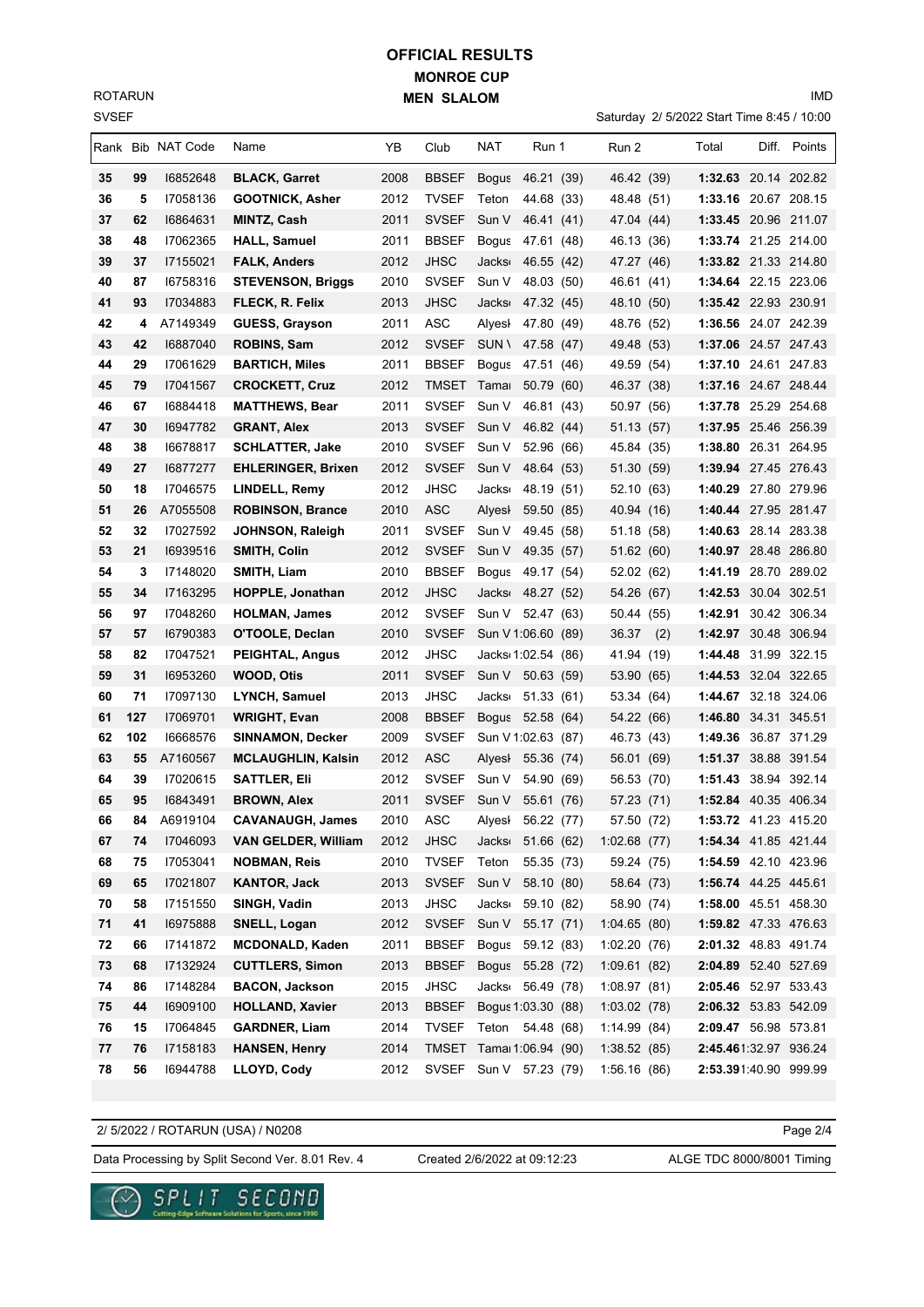**MONROE CUP MEN SLALOM OFFICIAL RESULTS**

IMD

| <b>SVSEF</b> |     |                       |                                       |      |              |              |                        |              |         | Saturday 2/ 5/2022 Start Time 8:45 / 10:00 |              |
|--------------|-----|-----------------------|---------------------------------------|------|--------------|--------------|------------------------|--------------|---------|--------------------------------------------|--------------|
|              |     | Rank Bib NAT Code     | Name                                  | YB   | Club         | NAT          | Run 1                  | Run 2        | Total   |                                            | Diff. Points |
|              |     |                       | <b>NOT PERMITTED TO START 1st RUN</b> |      |              |              |                        |              |         |                                            |              |
|              |     |                       |                                       |      |              |              |                        |              |         |                                            |              |
|              |     |                       | DID NOT START 1st RUN: 1 competitor   |      |              |              |                        |              |         |                                            |              |
|              | 40  | 17025285              | LITTLE, John                          | 2012 | SVSEF Sun V  |              |                        |              |         |                                            |              |
|              |     |                       |                                       |      |              |              |                        |              |         |                                            |              |
|              |     |                       | DID NOT FINISH 1st RUN: 2 competitors |      |              |              |                        |              |         |                                            |              |
|              | 100 | I7105364              | <b>ROBINSON, Hayden</b>               | 2009 | <b>JHSC</b>  | <b>Jacks</b> |                        | 54.54 (68)   |         |                                            |              |
|              | 16  | 16831607              | <b>LOGAN, Anders</b>                  | 2010 | <b>JHSC</b>  | <b>Jacks</b> |                        | $39.06$ (8)  |         |                                            |              |
|              |     |                       |                                       |      |              |              |                        |              |         |                                            |              |
|              |     |                       | DISQUALIFIED 1st RUN: 10 competitors  |      |              |              |                        |              |         |                                            |              |
|              | 14  | 17146321              | <b>JOHNSON, Grady</b>                 | 2014 | TVSEF Teton  |              |                        | DSQ.         | Gate 2  |                                            |              |
|              | 20  | 17017895              | <b>GOVE, Hunter</b>                   | 2012 | SVSEF Sun V  |              |                        | 1:03.59 (79) | Gate 19 |                                            |              |
|              | 22  | A7158630              | <b>SUNDBERG, Finn</b>                 | 2012 | <b>HART</b>  | Hilltop      |                        | 36.77(4)     | Gate 21 |                                            |              |
|              | 25  | 16900310              | <b>WHITE, Emmett</b>                  | 2010 | <b>TVSEF</b> | Teton        |                        | 39.40 (10)   | Gate 39 |                                            |              |
|              | 35  | 17134459              | <b>IANNACCONE, Griffin</b>            | 2012 | <b>BBSEF</b> | Bogus        |                        | 51.68 (61)   | Gate 3  |                                            |              |
|              | 126 | A7146614              | <b>MCDONALD, Jed</b>                  | 2010 | <b>HART</b>  | Hilltop      |                        | 47.31 (47)   | Gate 10 |                                            |              |
|              | 61  | 16920439              | <b>HARRIS, Kelby</b>                  | 2012 | $\mathbf{I}$ |              |                        | <b>DSQ</b>   | Gate 22 |                                            |              |
|              | 69  | 16789070              | <b>O'DONNELL, Axel</b>                | 2010 | SVSEF Sun V  |              |                        | <b>DSQ</b>   | Gate 39 |                                            |              |
|              | 77  | 17134396              | <b>THOMSEN, Trevor</b>                | 2010 | BBSEF Bogus  |              |                        | 1:14.14(83)  | Gate 0  |                                            |              |
|              | 92  | 17048154              | <b>THURMAN, Matthew</b>               | 2011 | SVSEF Sun V  |              |                        | <b>DNF</b>   | Gate 0  |                                            |              |
|              |     |                       | NOT PERMITTED TO START 2nd RUN        |      |              |              |                        |              |         |                                            |              |
|              |     |                       |                                       |      |              |              |                        |              |         |                                            |              |
|              |     | DID NOT START 2nd RUN |                                       |      |              |              |                        |              |         |                                            |              |
|              |     |                       |                                       |      |              |              |                        |              |         |                                            |              |
|              |     |                       | DID NOT FINISH 2nd RUN: 9 competitors |      |              |              |                        |              |         |                                            |              |
|              | 8   | 16939336              | <b>SEWELL, Wesley</b>                 | 2011 |              |              | SVSEF Sun V 49.33 (56) | <b>DNF</b>   |         |                                            |              |
|              | 12  | 17062332              | <b>BECKMANN, Walton</b>               | 2012 | BBSEF        |              | Bogus 52.73 (65)       | DNF          |         |                                            |              |
|              | 24  | 17065808              | <b>BITTON, Gauge</b>                  | 2013 | MWSC         | McCa         | 43.71 (25)             | <b>DNF</b>   |         |                                            |              |
|              | 33  | 17108436              | <b>NOBMAN, Everett</b>                | 2014 | TVSEF Teton  |              | 54.90 (69)             | <b>DNF</b>   |         |                                            |              |
|              | 50  | 16792652              | SAMMIS, Kai                           | 2010 | <b>SVSEF</b> | Sun V        | 38.98<br>(9)           | <b>DNF</b>   |         |                                            |              |
|              | 54  | A7141990              | <b>MOREHEAD, Jayce</b>                | 2011 | <b>ASC</b>   |              | Alyesl 49.31 (55)      | <b>DNF</b>   |         |                                            |              |
|              | 81  | 17144783              | <b>WOLFF, Alex</b>                    | 2011 | <b>BBSEF</b> |              | Bogus 59.34 (84)       | <b>DNF</b>   |         |                                            |              |
|              | 89  | 16945912              | <b>DULCICH, Charles</b>               | 2011 |              |              | SVSEF Sun V 46.38 (40) | <b>DNF</b>   |         |                                            |              |
|              | 94  | 16786167              | <b>MCGREW, Jaxon</b>                  | 2011 |              |              | SVSEF Sun V 45.21 (35) | <b>DNF</b>   |         |                                            |              |
|              |     |                       |                                       |      |              |              |                        |              |         |                                            |              |
|              |     |                       | DISQUALIFIED 2nd RUN: 3 competitors   |      |              |              |                        |              |         |                                            |              |
|              | 2   | 17148037              | SMITH, Finn                           | 2013 | <b>BBSEF</b> |              | Bogus 54.12 (67)       | <b>DSQ</b>   | Gate 0  |                                            |              |
|              | 7   | 17154609              | GIVENS, Jace                          | 2013 |              |              | TMSET Tama: 55.38 (75) | <b>DSQ</b>   | Gate 2  |                                            |              |
|              | 17  | 17158171              | <b>HANSEN, William</b>                | 2012 |              |              | TMSET Tama: 58.17 (81) | <b>DSQ</b>   | Gate 2  |                                            |              |

2/ 5/2022 / ROTARUN (USA) / N0208

ROTARUN

Data Processing by Split Second Ver. 8.01 Rev. 4 Created 2/6/2022 at 09:12:23 ALGE TDC 8000/8001 Timing

Created 2/6/2022 at 09:12:23

Page 3/4